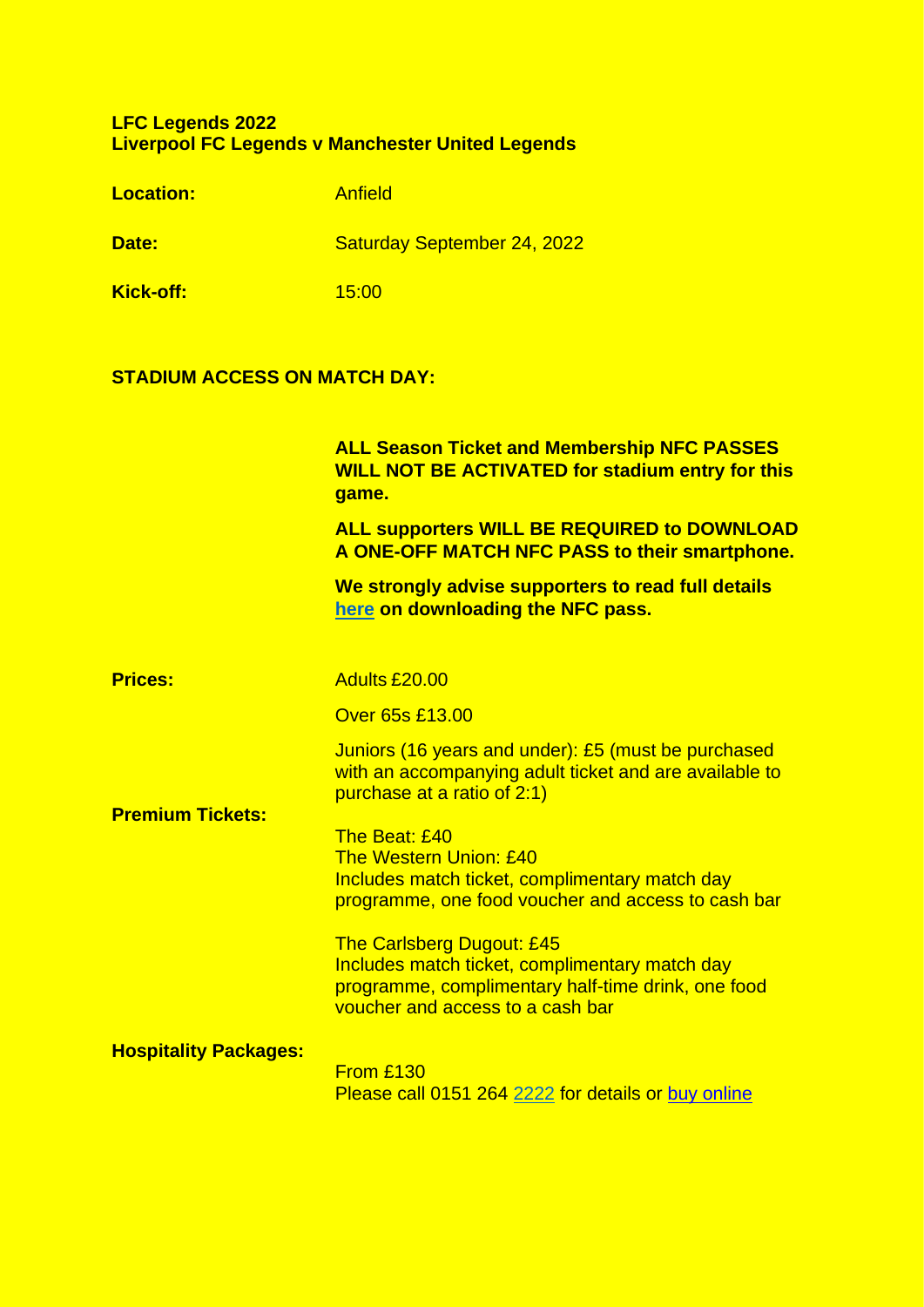| <b>TICKET SALES:</b>          | The below sales will take place online only and<br>supporters are advised that a queuing system may be in<br>place.                                                                                                                        |
|-------------------------------|--------------------------------------------------------------------------------------------------------------------------------------------------------------------------------------------------------------------------------------------|
| <b>First sale:</b>            | <b>Season Ticket Holders Pre-sale: from 11am</b><br>Wednesday 22 June until 12pm Friday 24 June                                                                                                                                            |
| <b>Ticket Sale Notes:</b>     | One ticket per qualifying supporters, up to a maximum of<br>ten tickets per transaction.                                                                                                                                                   |
| <b>Second Sale:</b>           | <b>Members Pre-sale:</b> from 1pm Friday 24 June until 10am<br>Monday 27 June                                                                                                                                                              |
| <b>Ticket Sale Notes:</b>     | One ticket per qualifying supporters, up to a maximum of<br>ten tickets per transaction, subject to availability. There is<br>no guarantee that tickets will be available to all who apply                                                 |
| <b>Third Sale:</b>            | <b>General sale from 11am Monday 27 June</b>                                                                                                                                                                                               |
| <b>Ticket Sale Notes:</b>     | Supporters can purchase up to a maximum of ten tickets<br>per transaction, subject to availability. There is no<br>guarantee that tickets will be available to all who apply.                                                              |
| <b>Important Information:</b> | The club reserves the right to change any sale to a<br>controlled sale if given advice from the police or other<br>relevant authorities.                                                                                                   |
|                               | We strongly advise that you purchase your tickets in<br>advance as we will be unable to accommodate ticket<br>sales at the ticket office on match day.                                                                                     |
| <b>Rail Seating:</b>          | Seats issued within Lower Anfield Road and The Kop at<br>Anfield Stadium are rail seating, which allows supporters<br>to stand safely at key moments during the game, like goal<br>celebrations, but must revert to a seat at other times. |
|                               | If a supporter's preference is to sit down, we strongly<br>advise that you buy your ticket in another area, subject to<br>availability.                                                                                                    |